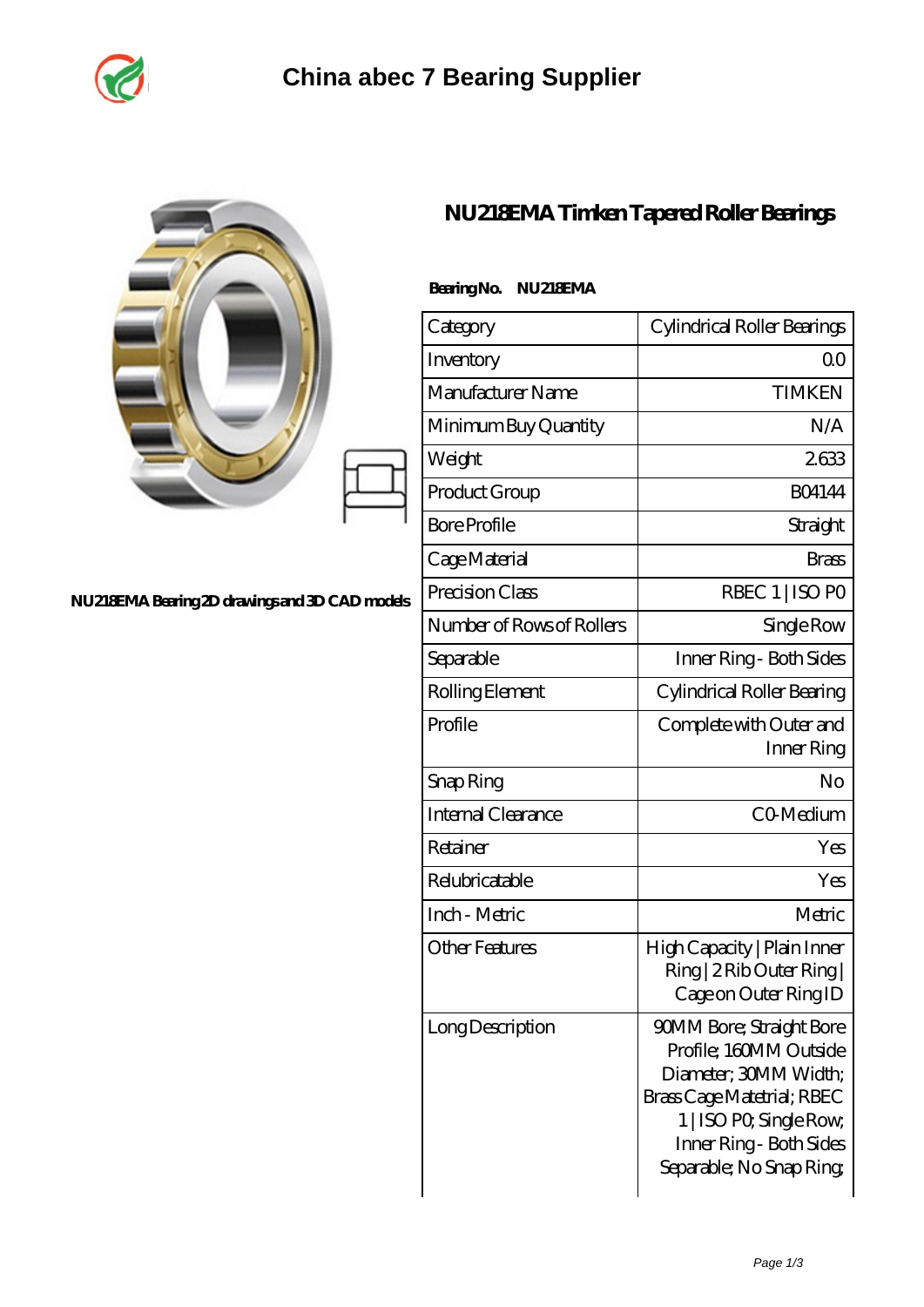

|                                                               | Relubricatable; CO-Medium<br>Inte |  |
|---------------------------------------------------------------|-----------------------------------|--|
| Category                                                      | Cylindrical Roller Bearings       |  |
| <b>UNSPSC</b>                                                 | 31171547                          |  |
| Harmonized Tariff Code                                        | 8482500000                        |  |
| Noun                                                          | Bearing                           |  |
| Manufacturer URL                                              | http://www.timken.com             |  |
| Manufacturer Item Number                                      | NU218EMA                          |  |
| Weight/LBS                                                    | 58                                |  |
| B                                                             | 1.181 Inch   30 Millimeter        |  |
| $\mathbf d$                                                   | 3543Inch   90Millimeter           |  |
| D                                                             | 6.299 Inch   160 Millimeter       |  |
| Design Units                                                  | <b>METRIC</b>                     |  |
| Bearing Weight                                                | 26Kg                              |  |
| Type                                                          | <b>NU</b>                         |  |
| <b>Tapered Bore</b>                                           | N                                 |  |
| d - Bore                                                      | 90 <sub>mm</sub>                  |  |
| D - Outer Diameter                                            | 160mm                             |  |
| C - Inner Ring Width                                          | 30mm                              |  |
| <b>B</b> - Outer Ring Width                                   | 30 <sub>mm</sub>                  |  |
| CO-Static Radial Rating                                       | 225000N                           |  |
| C - Dynamic Radial Rating <sup>1</sup>                        | 20000N                            |  |
| Reference Thermal Speed<br>Rating (Grease)                    | 3300                              |  |
| Reference Thermal Speed<br>Rating $\left(\text{Oil}\right)^2$ | 3900                              |  |
| Cg-Geometry Factor <sup>3</sup>                               | 00851                             |  |
| R - Inner Ring To Clear<br>Radius <sup>4</sup>                | 20 <sub>mm</sub>                  |  |
| r - Outer Ring To Clear<br>Radius <sup>5</sup>                | 20 <sub>mm</sub>                  |  |
| da - Inner Ring Backing<br>Diameter                           | 1040mm                            |  |
| Da - Outer Ring Backing                                       | 0000mm                            |  |